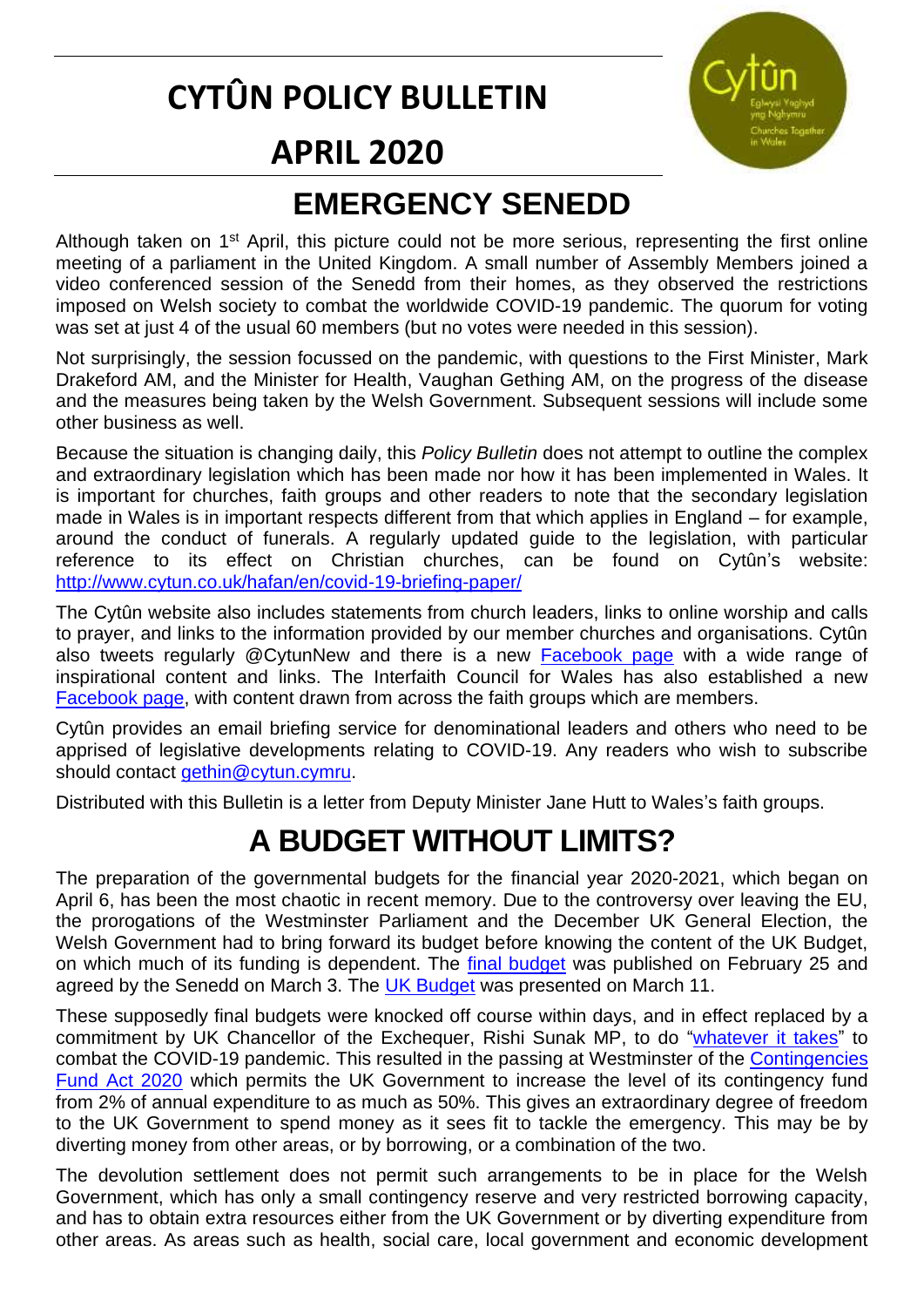are devolved to Wales, this has created challenges for the Welsh Government and the other devolved administrations at this time, as described in a [briefing](https://www.cardiff.ac.uk/news/view/2146409-funding-for-wales-falls-short-of-what-may-be-required-to-deal-with-coronavirus-response,-academics-conclude) by the Wales Governance Centre at Cardiff University.

The Welsh Government had intended to lay a supplementary budget, taking into account the announcements in the UK Budget, as soon as possible. However, subsequent events mean that the original timetable is now impossible to achieve.

Some changes to Universal Credit announced in the **UK Budget** were [welcomed by Christian](https://www.trusselltrust.org/2020/03/11/budget-2020/?utm_source=Trussell+Trust+Campaigning&utm_campaign=14fcf67aa5-EMAIL_CAMPAIGN_2020_03_11_11_20&utm_medium=email&utm_term=0_a702e2ba99-14fcf67aa5-430639697&mc_cid=14fcf67aa5&mc_eid=4ee77fa457)  [based foodbank charity](https://www.trusselltrust.org/2020/03/11/budget-2020/?utm_source=Trussell+Trust+Campaigning&utm_campaign=14fcf67aa5-EMAIL_CAMPAIGN_2020_03_11_11_20&utm_medium=email&utm_term=0_a702e2ba99-14fcf67aa5-430639697&mc_cid=14fcf67aa5&mc_eid=4ee77fa457) Trussell Trust. They were pleased that the Government will double the time people have to pay back an advance payment and reduce the amount that can deducted from a Universal Credit payment, although the change will not take effect until October 2021. However, Trussell Trust and other foodbank providers remain concerned that the five-week wait between applying for Universal Credit and receiving the first regular payment is pushing many people in to crisis. They are continuing to put pressure on the UK Government to end the wait **#5WeeksTooLong**. Trussell Trust welcomed some of the steps taken to amend Universal Credit during the COVID-19 epidemic, but felt that these also pointed out fundamental flaws in the system. The latest news of Trussell Trust's foodbanks' response to the crisis can be read [here.](https://www.trusselltrust.org/news-and-blog/)

In response to the **Welsh Government's final budget,** [Cymorth Cymru](https://www.cymorthcymru.org.uk/en/) Director Katie Dalton, [Community Housing Cymru](https://chcymru.org.uk/) Chief Executive Stuart Ropke and Welsh [Women's Aid](https://www.welshwomensaid.org.uk/) Chief Executive Eleri Butler said:

*"We are disappointed that the Housing Support Grant has not been increased in the final Welsh Government budget for 2020-21. However, we recognise that the Welsh Government has been placed in the extraordinary position of having to table their budget before the UK Government has made its spending plans clear.*

*"We have been heartened by recent comments made by the Housing Minister and Finance Minister who have recognised the cross party calls for further investment and indicated that the Housing Support Grant will be the priority for additional funds from the UK budget. "We know that services are at a tipping point, following over £37million real term cuts over the past decade of austerity. We urge Welsh Ministers to ensure that the Housing Support Grant is first in line for additional funding."*

Although Welsh Government has subsequently announced [additional funding for substance](https://gov.wales/coronavirus-covid-19-guidance-for-substance-misuse-and-homelessness-services-html)  [misuse and homelessness services](https://gov.wales/coronavirus-covid-19-guidance-for-substance-misuse-and-homelessness-services-html) during the COVID-19 crisis, housing charities will not be alone in awaiting the eventual publication of the Welsh supplementary budget with some concern.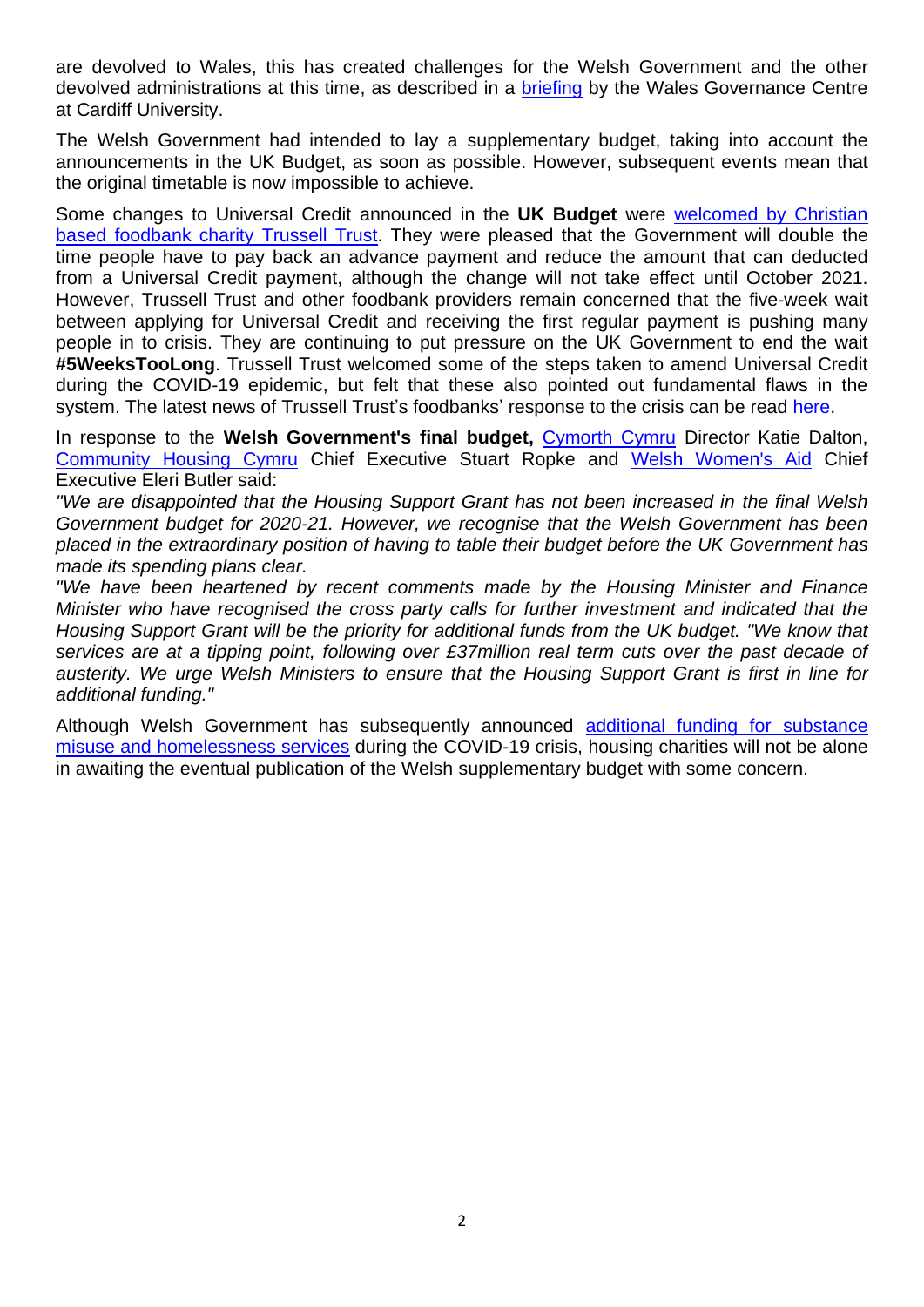## **LONELINESS AND SOCIAL ISOLATION IN WALES**



# Connected Communities

A strategy for tackling loneliness and social isolation and building stronger social connections



It is an irony that, the Welsh Government published *[Connected Communities,](https://gov.wales/loneliness-and-social-isolation-connected-communities?_ga=2.101532297.9607840.1586157792-1155329685.1576169152)* its strategy on combating loneliness and social isolation in Wales, on February 11, just a few weeks before tackling the COVID-19 pandemic instituted policies that are in direct contravention of the recommendations of that strategy. This, however, means that this strategy will become all the more important when more normal social interaction resumes.

The strategy was produced following extensive consultation in which Cytûn and other faith groups took an important role. We were disappointed therefore that there is only one direct reference to the role of faith communities, which is in the context of the negative effect of church closures.

Nonetheless, churches will gain from studying this strategy and thinking through how they might contribute to tackling the greatly increased loneliness and social isolation now forced upon us. Recognising that government on its own cannot tackle loneliness and social isolation, the report points to several areas where it believes that it can help, with the support of other organisations in society:

- 1. Increasing opportunities for people to connect, through supporting sport, volunteering, time credits, heritage and cultural opportunities, digital inclusion, social prescribing, and the [Dewis Cymru](https://www.dewis.wales/) platform for people to find grass-roots and community organisations with a focus on well-being (which would include many of the activities provided by churches).
- 2. A community infrastructure that supports connected communities, through the planning system promoting vibrant high streets, good transport networks, a 20mph speed limit, widening access to school and college facilities as community hubs, improved digital infrastructure, and grants to support local natural resources.
- 3. Cohesive and supportive communities, with stronger community cohesion teams tackling tensions within communities, improved community health and social care, reformed funding of schemes tackling child poverty, and ensuring that public services recognise loneliness and social isolation and respond to it. A key recommendation is to make Wales a 'Compassionate Country', building on ideas promoted by [Byw Nawr](https://www.dyingmatters.org/wales) (Dying Matters in Wales), in which Cytûn is an active participant. This initiative relates to improved openness around death, dying and bereavement, and compassionate social care.
- 4. Building awareness and promoting positive attitudes through a national conversation on mental well-being, promoting healthy schools and developing understanding of Adverse Childhood Experiences (ACEs) and their effects, developing mental health social prescribing with the third sector (which could include church projects), helping business to tackle employee loneliness, and promoting the role of kindness in public services.

Churches and faith organisations have a key role in supporting these aims, and Cytûn is commissioning work on thinking as to how this can happen once the COVID-19 pandemic is over.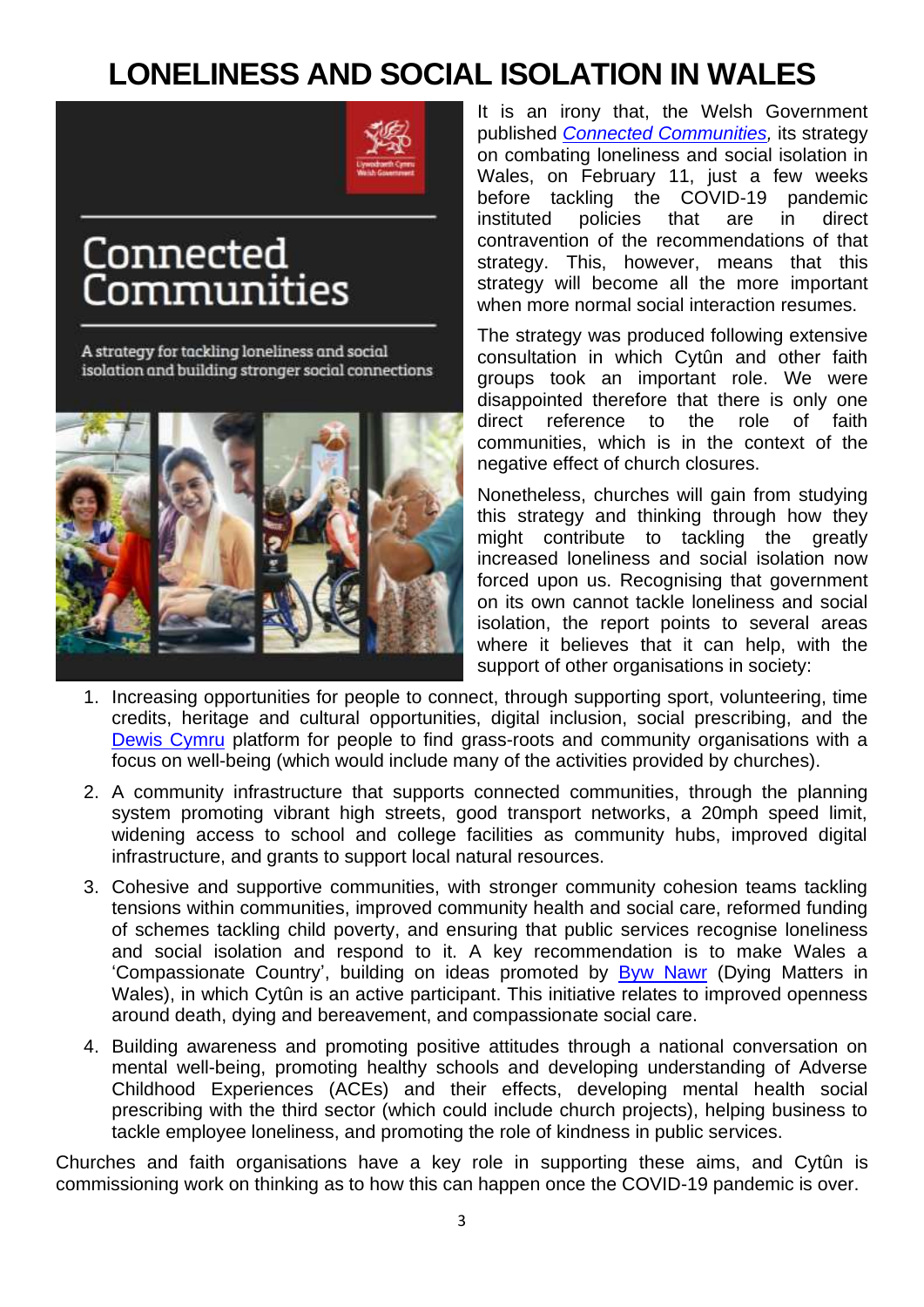## **Passing a new Children's Bill for Wales**

On 20 March 2020, the Children (Abolition of Defence of Reasonable Punishment) (Wales) Bill received Royal Assent and became the [Children \(Abolition of Defence of Reasonable Punishment\)](http://www.senedd.assembly.wales/mgIssueHistoryHome.aspx?IId=24674)  (Wales) [Act 2020.](http://www.senedd.assembly.wales/mgIssueHistoryHome.aspx?IId=24674) The occasion was noted by First Minister Mark Drakeford officially sealing the Bill, meaning that the law will come into effect on **Monday 21 March 2022,** following a two year period of public education and awareness raising in Wales.

The Welsh Government says that the law when implemented will try to end the physical punishment of children in Wales, will help to defend their rights and strengthen the commitment of the Welsh Government to the United Nations Convention on the Rights of the Child.

The Deputy Minister for Health and Social Services, Julie Morgan, who has led on the Bill, said: *"There is never a reason to hit a child – that may have been considered appropriate in the past but it is no longer acceptable. Our children deserve to be treated with the same respect and dignity as adults. Although sealing the Bill happened behind closed doors because of the cases of Covid-19, we are pleased that we have taken this historic step to help to safeguard children and their rights. I would like to thank everyone who campaigned for this legislation and has supported it."*

On the same day, Welsh Government published *impact assessments* of the Act, including the [equality impact assessment,](https://gov.wales/sites/default/files/publications/2020-03/equality-impact-assessment-annex-b_0.pdf) which acknowledges that some (but by no means all) religious groups may find this a difficult change to accept.

#### **FAST TRACK CARDIFF & VALE**



The current pandemic is not the first of our lifetime, though it is the swiftest. Fast Track Cities is a partnership of more than 300 cities committed to improving HIV services, eliminating new cases and tackling the stigma surrounding the virus. It supports greater collaboration and the sharing of new ideas.

Every UK city that has joined has seen a dramatic drop in new HIV diagnoses and we aim to make Cardiff & Vale the first participating city area in Wales.

Locally we have brilliant HIV care and treatment, but there is evidence that we could do better at diagnosing people and helping them get that treatment - because once on treatment, people with HIV can't pass it on. **Fast Track Cardiff & Vale**, working through the Health Board, Cardiff & Vale local authorities and community groups (which is where churches come in) aims to get more people tested and into life saving treatment, and to tackle the stigma which still makes some people reluctant to test. We aim to get to zero new diagnoses by 2030.

As soon as circumstances permit, we will be holding community consultations in Cardiff to let people have a say in what can be done - and what your organisation can do to stop HIV in its tracks here in Wales. If you'd like an invite to one of those meetings, an e-copy of our initial report on the current situation, or just a chat about HIV issues locally and any ideas you might have, email us at [fasttrackcities@hiv.wales.](mailto:fasttrackcities@hiv.wales) If you have Twitter, you can also follow our progress at @CardiffFTC.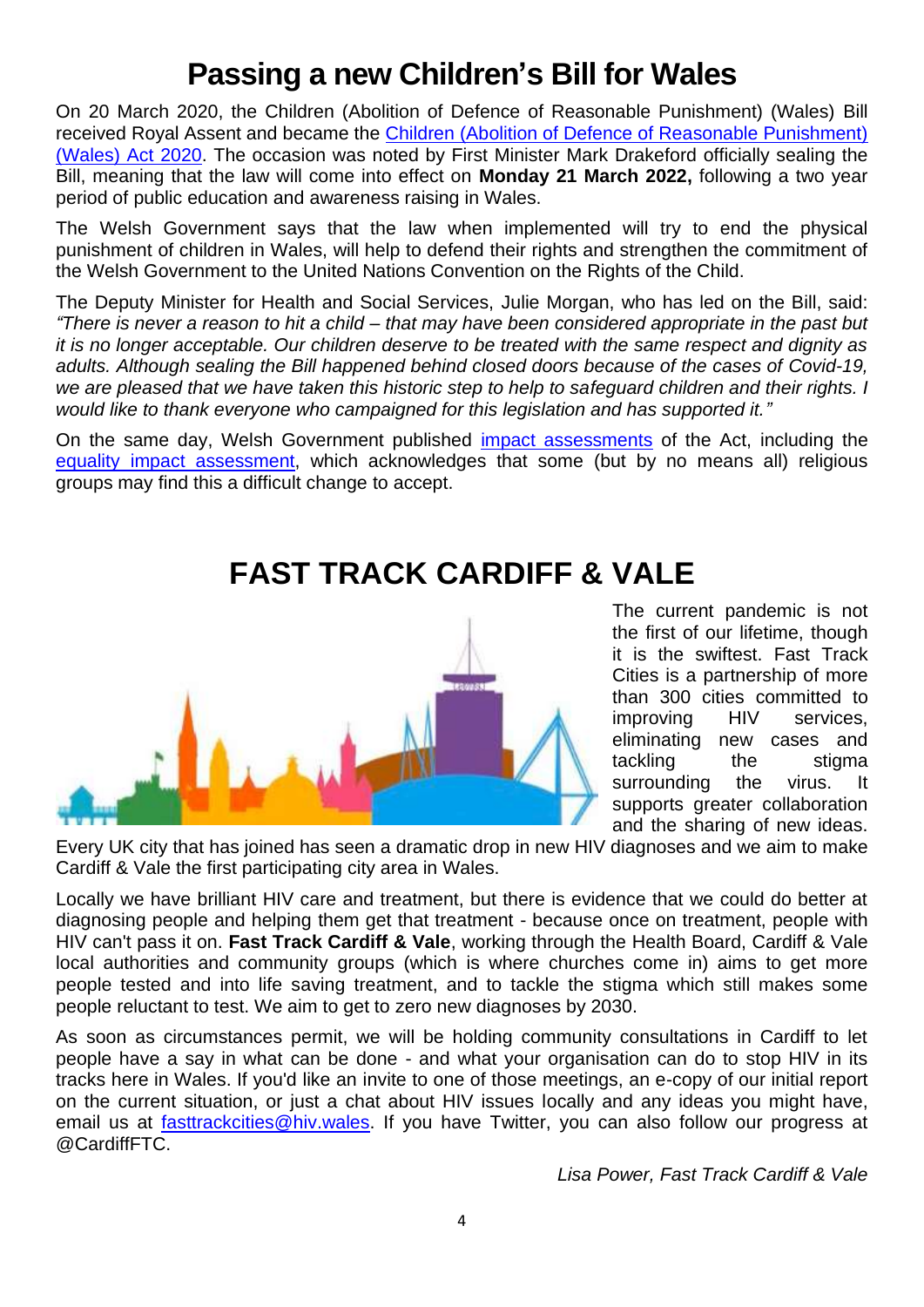



As reported in previous Policy Bulletins, Churches together in Britain and Ireland (CTBI), in partnership with a coalition of Christian environmental charities – including Cytûn members ARocha UK (EcoChurch), Christian Aid and CAFOD – have been planning a Climate Sunday to unite churches in prayer and action in preparation for [COP26.](https://eciu.net/analysis/briefings/international-perspectives/cop-26) This is the latest United Nations conference on climate change, a vital opportunity for the world to respond to the climate crisis.

COP 26 was originally due to be held in Glasgow in November 2020, so Climate Sunday was scheduled for September 6, with encouragement to local churches to choose an appropriate date during Creation Time 2020. However, due to COVID-19, COP26 has now been postponed to 2021, and the new dates are not yet fixed.

Christian Aid has [indicated its support](https://mediacentre.christianaid.org.uk/christian-aid-response-to-un-climate-talks-postponementnbsp/) for the decision to postpone, so that the world can concentrate on tackling COVID-19. [CAFOD agreed,](https://cafod.org.uk/News/Campaigning-news/COP26-postponed) while emphasising that postponement of COP26 should not lead also to postponement of climate action, as the climate crisis continues.

A new date for Climate Sunday will be announced once the COP26 dates are confirmed. However, the Climate Sunday programme will begin as scheduled on September 6, encouraging churches to take a journey with world governments and civil society as they prepare for the conference.

Initial information will be available on the website [www.climatesunday.org](http://www.climatesunday.org/) shortly, with the suite of bilingual materials developing over coming months. Churches will also be signposted to existing programmes such as **EcoChurch** and [Live Simply](https://cafod.org.uk/Campaign/Livesimply-award) to develop their own work as congregations, and be offered opportunities to participate in joint prayer and action across Britain and Ireland.

#### **WALES FEATURES STRONGLY IN UK SHADOW CABINET**

ir Keir Starmer MP (pictured left) was elected as Leader of the UK Labour Party, and therefore Leader of the Opposition at Westminster, on April 4. He has now announced all his [frontbench](https://labourlist.org/2020/04/shadow-ministers-appointed-as-starmer-completes-frontbench/)  [appointments,](https://labourlist.org/2020/04/shadow-ministers-appointed-as-starmer-completes-frontbench/) and half of Wales's 22 Labour MPs have been included, three in the Shadow Cabinet (in bold). They are:

**Shadow Home Secretary**: Nick Thomas-Symonds

**Shadow Secretary for Culture, Media & Sport**: Jo Stevens

**Shadow Secretary of State for Wales**: [Nia Griffith](https://members.parliament.uk/member/1541/contact) Shadow Minister for Wales: Gerald Jones

Shadow Foreign Ministers: Wayne David (Middle East & North Africa) Stephen Kinnock (Asia & Pacific) Stephen Doughty (Africa & International Development) Anna McMorrin (International Development)

Shadow Minister for Scotland & Whip: Chris Elmore

Whips: Mark Tami, Jessica Morden

Parliamentary Private Secretary to the Leader: Carolyn Harris

The shadow minister for Faiths is [Janet Daby,](https://members.parliament.uk/member/4698/contact) MP for Lewisham East.